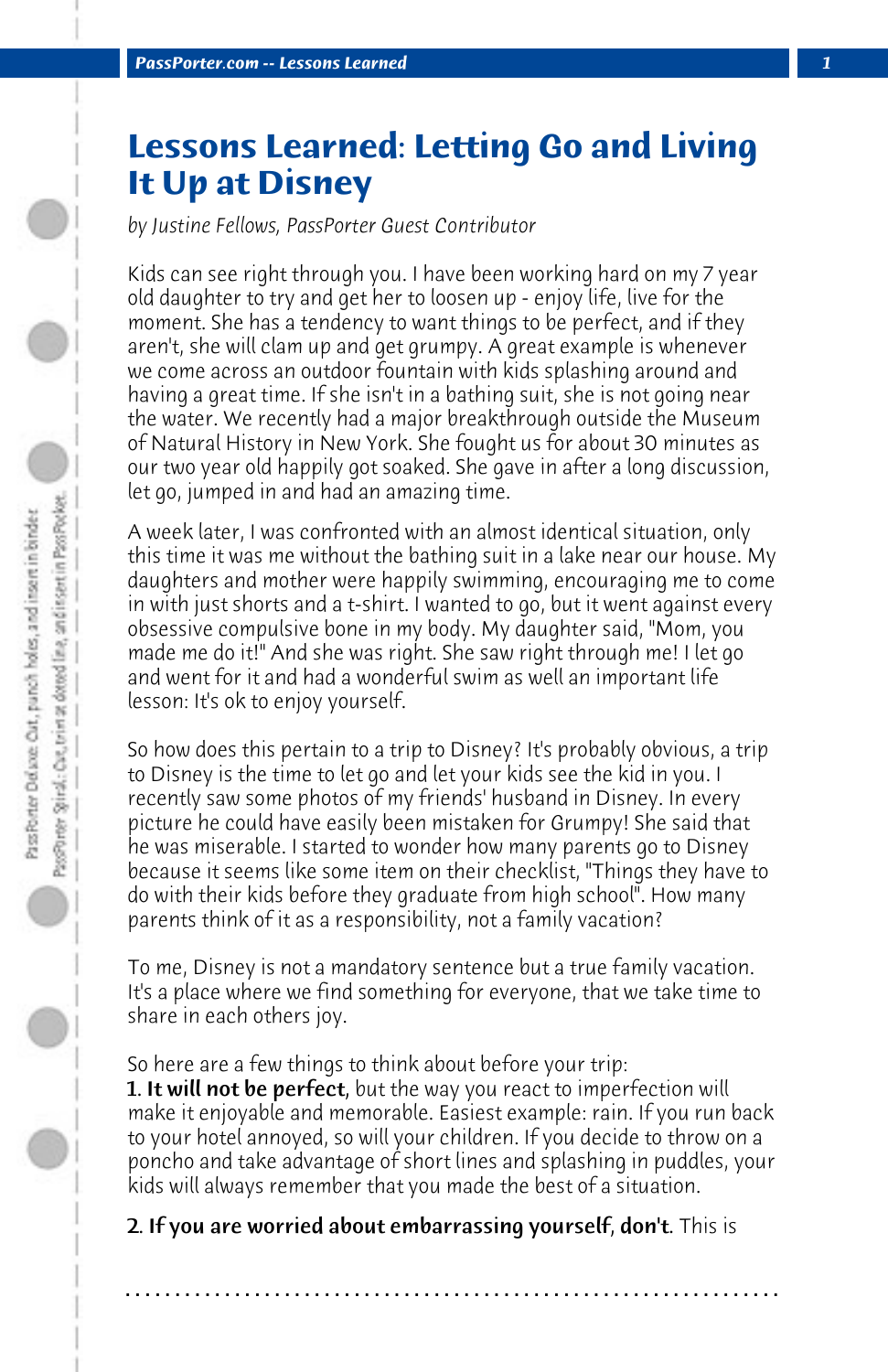Disney - we all look like big kids! Hug a character, participate in the banter at 50's Primetime Cafe, volunteer to be a character in Snow White's story- your toddler will look at you in awe, your kids will find you heroic and your teens will cover their faces and laugh.

**3. Wear a little Disney.** I make it a rule not to wear Disney clothes. I'll admit it, I'm a clothes snob. But when my daughter's bought me a Minnie Mouse t-shirt with "Sassy" written on the back, how could I resist? I love it. And where else in the world is it practically the dress code to wear your favorite characters?

4. Plan. Even if you are just a few days out, get together as a family to plan your trips to the parks, activities at your resort and other special excursions. Let everyone have a say. While you are there, step back and share their experience. If it's something they do alone, ask questions, look at pictures, and buy them something special to remember their excursion. If it's something that is not your cup of tea, give it a try. Let yourself go, even if it's a ride on the Tower of Terror with your teenager. Go for it! (Medical reasons for not riding aside of course & hellip;)

5. No whining. We have a rule in our family, when ever a kid whines we stop, all sit down and work on "changing our voice". This pretty much means take the whine out of what you are saying. What's the issue? Hunger, exhaustion, heat? Take the time to find the root of the problem and then make sure you take care of it, even if it means leaving the park early. It will make for a more enjoyable trip for everyone in the end.

**6. Do something different.** Try the Segway tour, rent a boat to see IllumiNations, pick something that you never imagined doing or just indulge in doing something you love. Last year we took the "Behind the Seeds" tour for our 7 year old who loves gardening, we planned an hour to play in the new Winnie the Pooh play area for our 2 year old, we sent my husband off for 18 holes of golf and I enjoyed my favorite lounge while the kids had a babysitter.

Maya Angelou once said, "I've learned that you can tell a lot about a person by the way he/she handles these three things: a rainy day, lost luggage, and tangled Christmas tree lights." Our children learn too, so stop before you react, let go and enjoy!

*About The Author: Justine, the author of PassPorter's Disney Speed Planner: The Easy Ten-Step Program, works in education in Connecticut. She can't wait to run through the fountains with her daughters and husband!*

**. . . . . . . . . . . . . . . . . . . . . . . . . . . . . . . . . . . . . . . . . . . . . . . . . . . . . . . . . . . . . . . . . .**

*Article last updated: 10/5/2006*